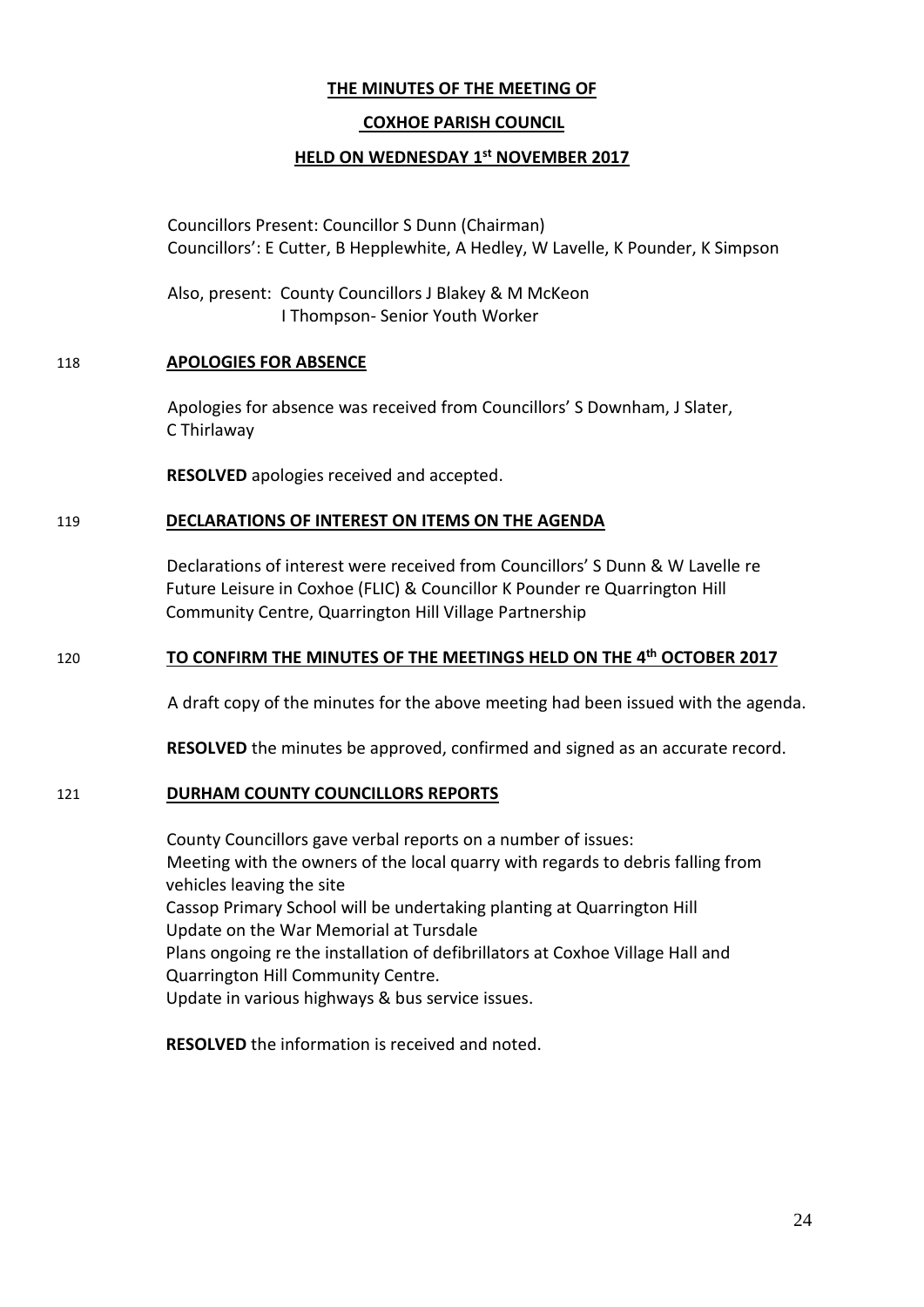## 122 **COUNCILLORS REPORTS OF THEIR ATTENDANCE AT MEETINGS/EVENTS ON BEHALF OF THE PARISH COUNCIL**

Due to illness and a change in the start time Councillors Downham & Dunn were unable to attend the General Data Privacy Regulation Training held on 1<sup>st</sup> November 2017.

There were no other reports from members

#### 123 **SENIOR YOUTH WORKER REPORT**

A written report was presented to members by the Senior Youth Worker, Quarrington Hill Youth Club numbers continue to be poor, however, Coxhoe is extremely busy. There have been and continue to be pressures due to staffing issues, this will hopefully be resolved upon the appointment of a new youth worker. The two new auxiliary workers have begun their induction programme and all DBS forms have now been submitted. A funding bid has been submitted to the AAP and a networking visit to Brandon & Carrside Youth Club was undertaken by the Senior Youth Worker to discuss activities and funding.

**RESOLVED** the information be received and noted

### 124 **MATTERS ARISING**

Kingswood Maintenance (min ref 78) Volunteers are to be sought via social media, council website and the next issue of the chronicle.

**RESOLVED** the information be received and noted

Christmas Tree Provision (min ref 80) The Chair & Vice-Chair sought delegate authority to progress this matter within the agreed budget.

**RESOLVED** the information be received and noted

### Grounds maintenance contract 2018/19 (min ref 45)

Due to time constraints it will be difficult for the Council to meet the deadline with regards to going out to tender for this contract. Approval was sought from members to request the terms of extension for a further twelve months from the existing contractor.

**RESOLVED** the Locum Clerk be requested to contact the existing contractor to see a quotation for an extension of twelve months.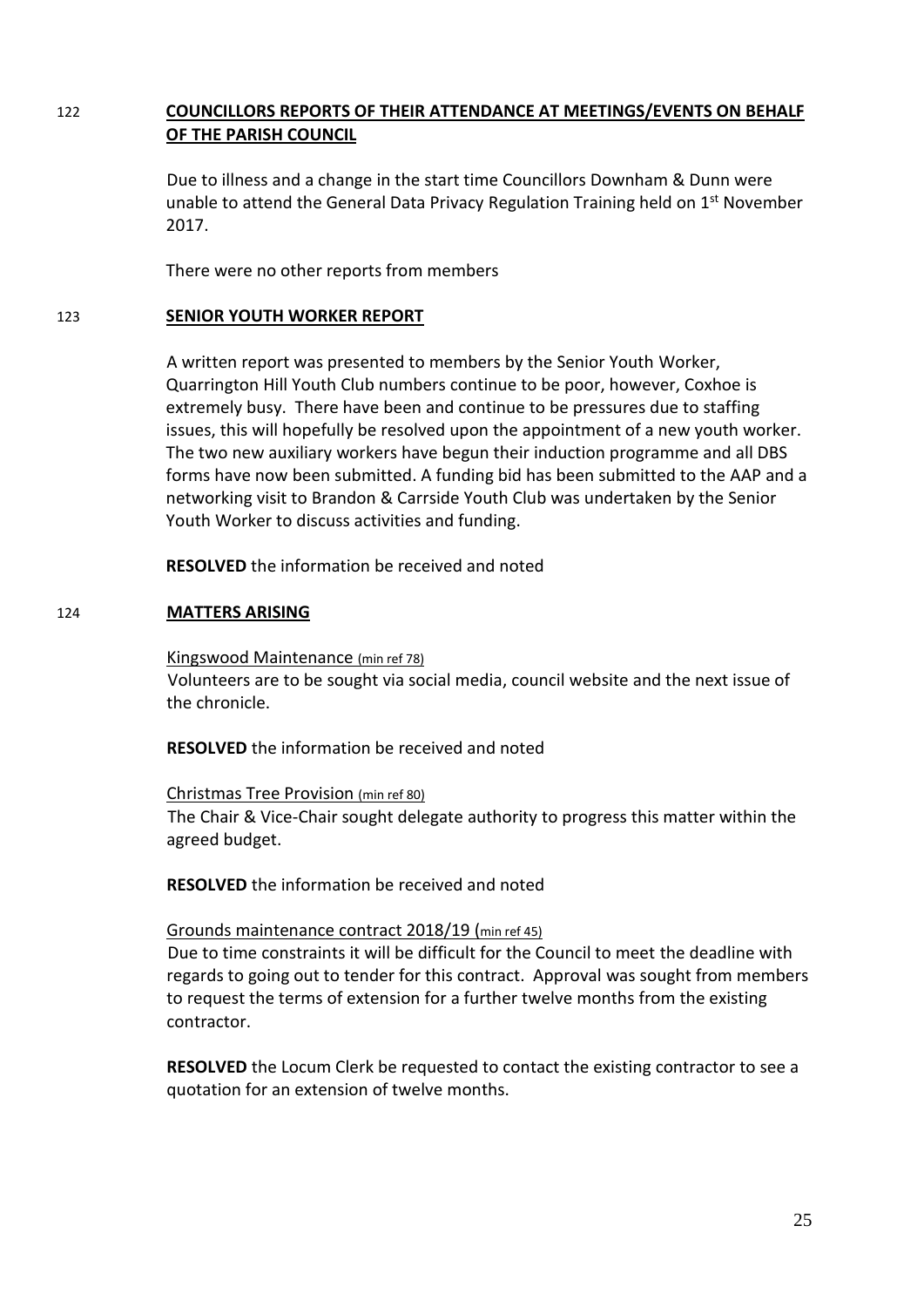### Defibrillator update (min ref 82)

An update on this matter was provided in the County Councillor's report, members were requested to make a financial contribution of £1000 towards the purchase of two machines and cabinets.

**RESOLVED** agreement in principal be given to the Council providing funding of £1000 towards two defibrillators and cabinets to be located at Coxhoe Village Hall & Quarrington Hill Community Centre.

### Parish Councillor Vacancy (min ref 84)

It was recommended that this vacancy be advertised via social media, the council and the next edition of the chronicle.

**RESOLVED** the information be received and noted

Chronicle update (min ref 42) Chair and Vice-Chair hope to have the publication ready to go to print by the end of November.

WW1 commemorations (min ref 46) Members were requested to forward any ideas/suggestions to be considered by the Council at the next meeting.

**RESOLVED** the information be received and noted

### 125 **LOCUM CLERK'S REPORT**

### Kingswood Improvements AAP funding (min ref 78)

Clarification was sought with regards to where the furniture, funded by the AAP is to be installed. The funding had been secured on the basis that the seats and benches were to be located at Kingswood, this appears not now to be the case. County Councillor Blakey and Councillor Pounder advised that the seats should replace those which are in poor state repair on the footpath next to the cemetery in Quarrington Hill, and one picnic benches be fitted in the grounds of Quarrington Hill Community Centre and one in the play park at Quarrington Hill.

**RESOLVED** permission be sought from the AAP to relocate the furniture to the areas as discussed above and **FURTHER RESOLVED** the Locum Clerk be requested to arrange installation as soon as possible.

### Remembrance Services

Councillor Simpson has been liaising with local groups with regards to the organisation of the services. As in previous year the Parish Council will pay the Royal British Legion for all wreaths, this will then be reimbursed by participants. It was confirmed Coxhoe Village Community Association have purchased a portable PA system for community events such as this and perhaps the Parish Council would wish to make a contribution.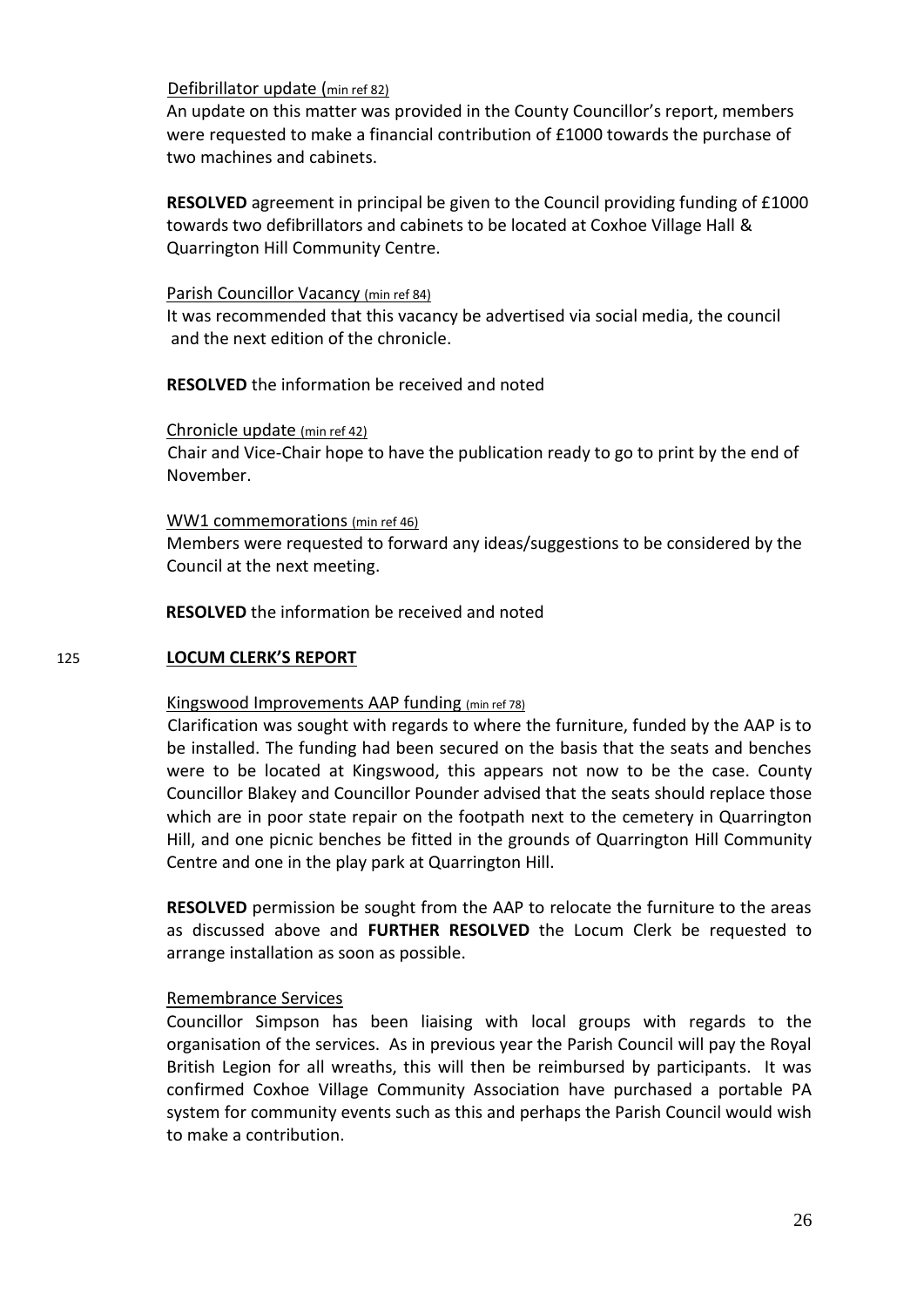**RESOLVED** the above be noted. **FURTHER RESOLVED** the Parish Council purchases two wreaths and make a donation of £85 towards the costs of the PA system.

### 126 **FINANCIAL MATTERS**

#### Schedule of Payments

The following payments were submitted for approval:

| <b>Quarrington Hill CA</b> | Room hire         | £270.00  |
|----------------------------|-------------------|----------|
| <b>Thinford Nurseries</b>  | Plant watering    | £1980.00 |
| Altogether Greener         | Maintenance       | £924.76  |
| <b>BDP LLP</b>             | External audit    | £552.00  |
| Durham CC                  | <b>HR Support</b> | £666.00  |
| Deaf Hill Ward RP          | Youth services    | £720.00  |
| <b>Rialtas Business</b>    | Alpha software    | £180.00  |

**RESOLVED** that the payments be received and approved.

#### Bank reconciliation @ 31<sup>st</sup> October 2017

The Clerk presented a bank reconciliation as at 31<sup>st</sup> October 2017, for information purposes.

**RESOLVED** the information be received and noted

### Review of banking facilities

Members were request to approval the removal of C T Rowbotham & L C Caine from the Council's bank account and add L Wardle as a key contact.

**RESOLVED** approval given to removal of C T Rowbotham & L C Caine from the Council's bank account and add L Wardle as a key contact.

#### Council PAYE

The Council has incorrectly been claiming employment allowance through their PAYE account, Parish & Town Councils are not eligible to receive this benefit. Instructions have been given for this to be removed from the Council's payroll with immediate effect. This will correct and recalculate the Council's current tax year's liability, previous year's tax records are to be checked with HMRC and the amount owing reported back to Council.

**RESOLVED** the information be received and noted

### Notice of Conclusion of Audit @31<sup>st</sup> March 2017

The Notice of Conclusion of Audit @31st March 2017 has now been received from the Council's external auditors, together with an issues arising report.

The report detected issues with the governance arrangements of the Council and in particular with regards to the completion of the Annual Return.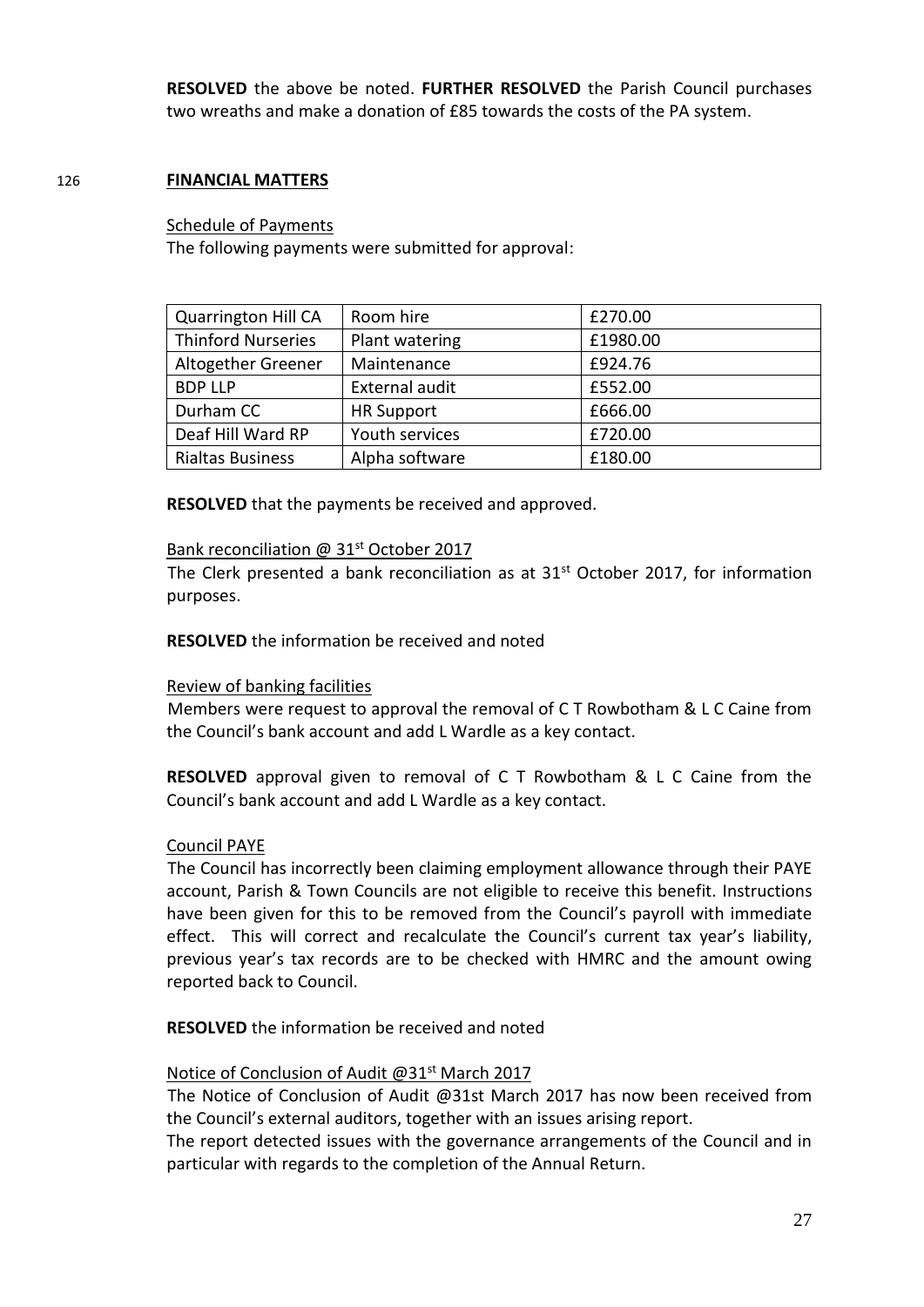**RESOLVED** the Annual Return and issues arising report be received and approved, **FURTHER RESOLVED** an action plan be prepared to address the issues raised and presented for approval at the next Council meeting.

#### 127 **MEMORIAL BENCHES**

Applications have been received from two residents to donate memorial benches in both Coxhoe and Quarrington Hill. The costs to install these seats would approximately £500 each and members were concerned that no budget had been put in place to undertake this work. The type of seat and the location for these and any other potential applications were also of concern.

The Locum Clerk highlighted the need for the Council to consider a seats policy which would determine who has responsibility for maintenance, insurance and inspections. Members agreed that these matters needed full consideration before any further action is taken.

**RESOLVED** the residents be informed a decision on the benches has been deferred in the short term and **FURTHER RESOLVED** a seating policy be prepared and brought back to Council for consideration.

### 128 **RECRUITMENT UPDATE**

The Chairman gave an update on the applications received for the Clerk & Responsible Officer and Youth Worker posts which have recently been advertised and a date for shortlisting and interviews was agreed.

**RESOLVED the** information be received and noted

### 129 **BOUNDARY COMMISSION FOR ENGLAND- REVIEW**

The Clerk had distributed, with the agenda, information from the Boundary Commission for England with regards to the North East revised proposals on reviewing Parliamentary constituency boundaries. This will impact residents as the proposal is wards be moved into the Billingham and Sedgefield parliamentary constituency. Members are opposed to this change and wish to ensure communities are aware of this consultation and the proposals.

**RESOLVED** the Parish Council opposes the changes and comments are to be forwarded to the Boundary Commission with regards to this issue. **FURTHER RESOLVED** residents are informed of this review via social media and the Council's website.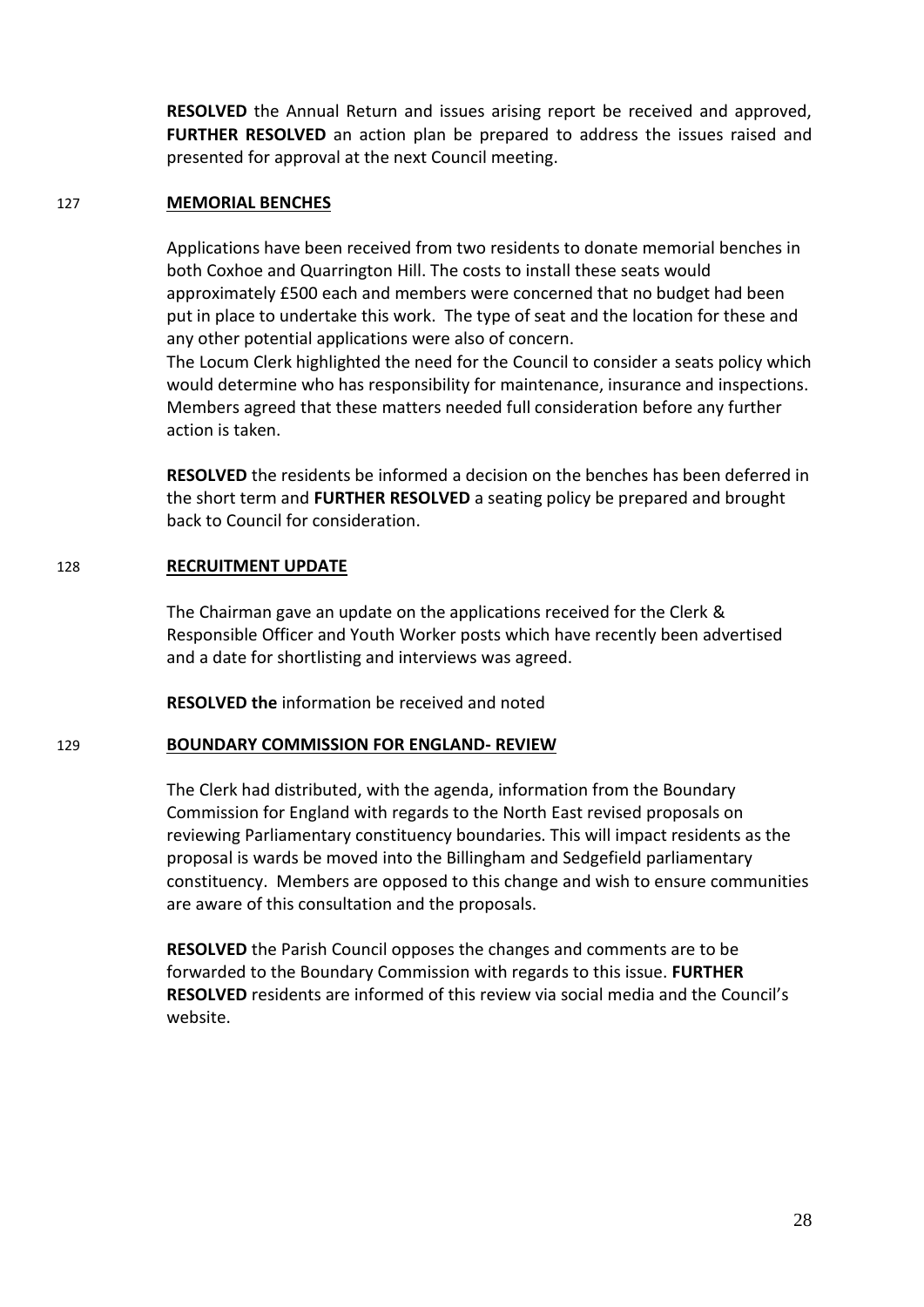## 130 **PLANNING & CORRESPONDENCE REPORTS**

### Planning notices received by Durham County Council

| DM/17/03499/FPA<br>Mr & Mrs J Maclure | 5 Doulton Court<br>Coxhoe DH6 4GA | Change of use from<br>agricultural land to domestic<br>residential curtilage and<br>diversion of public footpath |
|---------------------------------------|-----------------------------------|------------------------------------------------------------------------------------------------------------------|
| DM/17/03471/FPA                       | 42 Browning Hill                  | Single-storey rear extension                                                                                     |
| Mr Ashford                            | Coxhoe DH6 4SA                    |                                                                                                                  |

Planning applications approved by Durham County Council

| DM/17/02632/FPA | 30 Foundry Close | Erection of single storey |
|-----------------|------------------|---------------------------|
| Mr M Hesler     | Coxhoe DH6 4LN   | extension to side         |

### Planning applications refused by Durham County Council

| DM/17/02525/FPA | Land to the rear of | Erection of new agricultural       |
|-----------------|---------------------|------------------------------------|
| Mr J D Seymour  | Bogma Avenue        | building for livestock and storage |
|                 | Coxhoe DH6 4EW      |                                    |

**RESOLVED** the Parish Council has no comments to make for application DM/17/03471/FPA, but wishes to raise objections to DM/17/03499/FPA on the following grounds:

- Visual Impact / Design
- Privacy/Overbearing
- Planning History

Correspondence

Durham County Council- overview & scrutiny reporthttp://www.durham.gov.uk/media/7892/Overview-and-Scrutiny-Annual-Report-2016-17/pdf/OverviewAndScrutinyAnnualReport2016-2017.pdf

E-mail John Davies – St Mary's Church Churchyard Durham County Council- National Tree Week CDLAC- revised Code of Conduct- for consideration at a future meeting Request from Money Advice Service for link to their website[https://www.moneyadviceservice.org.uk/en/articles/how-to-save-money-on-your](https://www.moneyadviceservice.org.uk/en/articles/how-to-save-money-on-your-)council-tax-bill

Bulletins Came & Co- Council matters